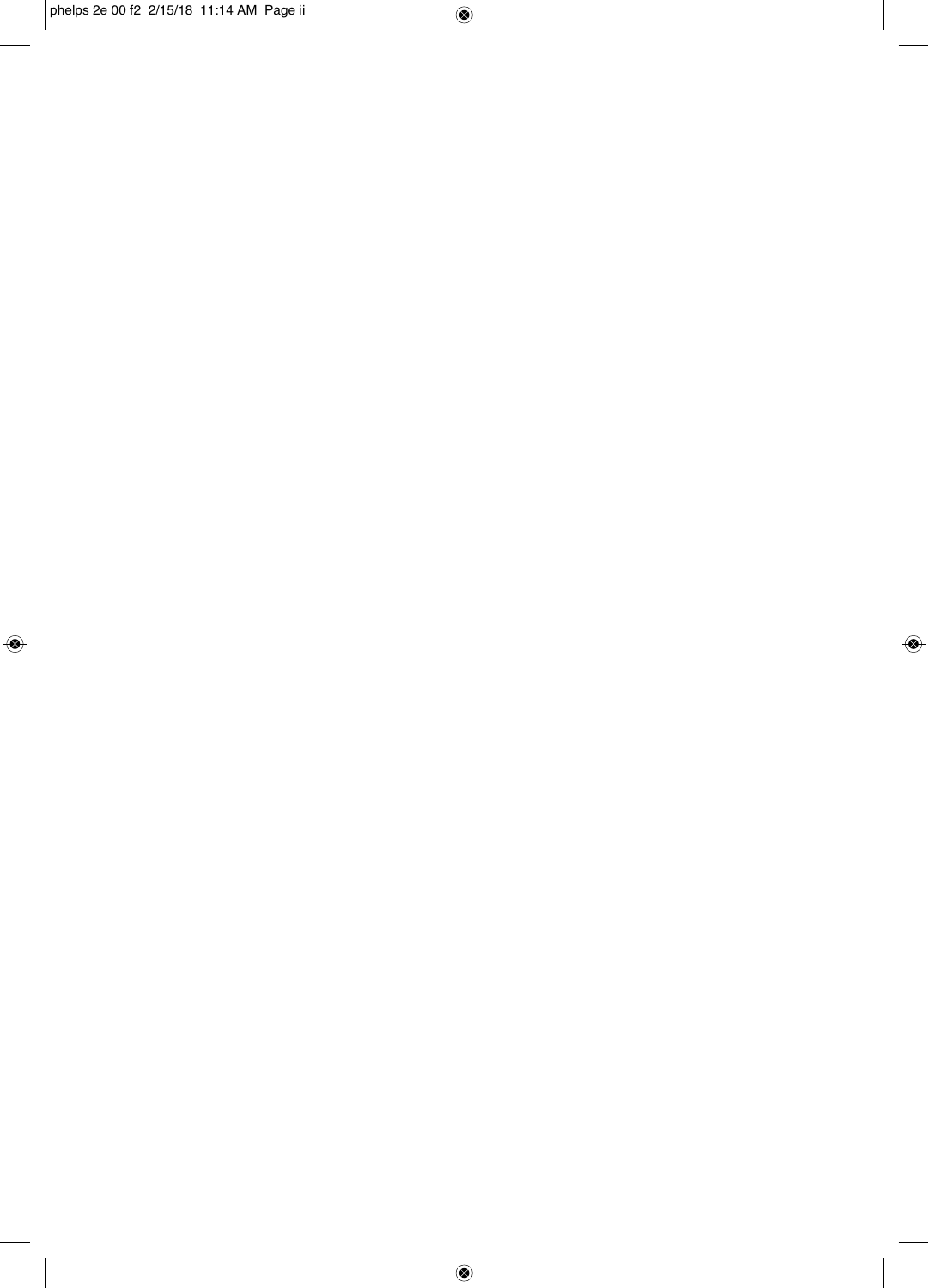## **Border Security**

**Second Edition**

**James R. Phelps Jeffrey Dailey Monica Koenigsberg**



Carolina Academic Press

Durham, North Carolina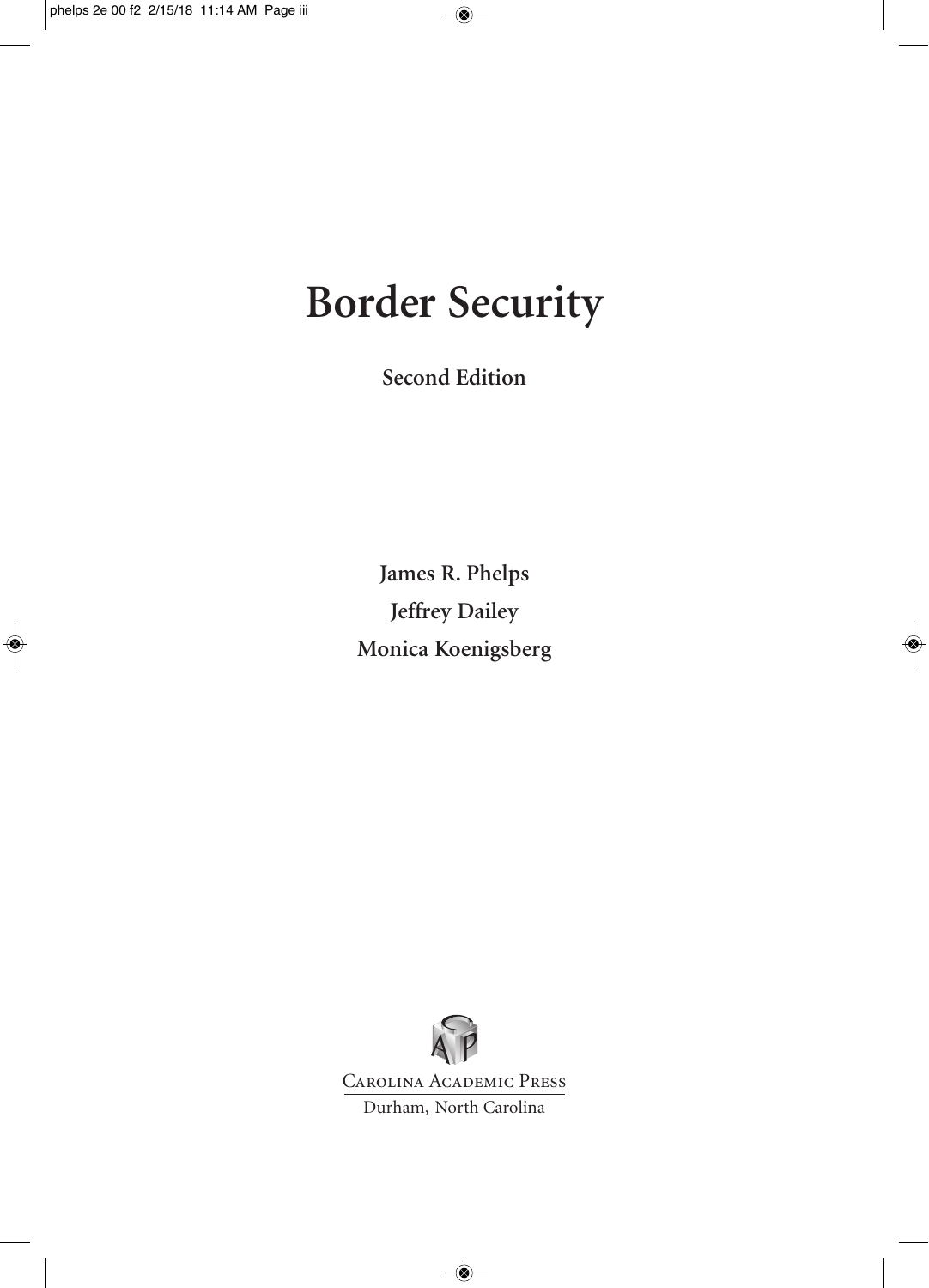Copyright © 2018 Carolina Academic Press, LLC All Rights Reserved

Library of Congress Cataloging-in-Publication Data

Names: Phelps, James R., author. | Dailey, Jeffrey D., author. | Koenigsberg, Monica, author. Title: Border security / James R. Phelps, Jeffrey Dailey, and Monica Koenigsberg. Description: Second edition. | Durham, North Carolina : Carolina Academic Press, LLC, [2018] | Includes bibliographical references and index. Identifiers: LCCN 2017046548 | ISBN 9781611638219 (alk. paper) Subjects: LCSH: Border security. | Border security--United States. | United States--Emigration and immigration--Government policy. | Smuggling--United States--Prevention. | Human trafficking--United States--Prevention. Classification: LCC JV6035 .P44 2017 | DDC 363.28/50973--dc23 LC record available at https://lccn.loc.gov/2017046548

e-ISBN 978-1-53100-643-3

Carolina Academic Press, LLC 700 Kent Street Durham, North Carolina 27701 Telephone (919) 489-7486 Fax (919) 493-5668 www.cap-press.com

Printed in the United States of America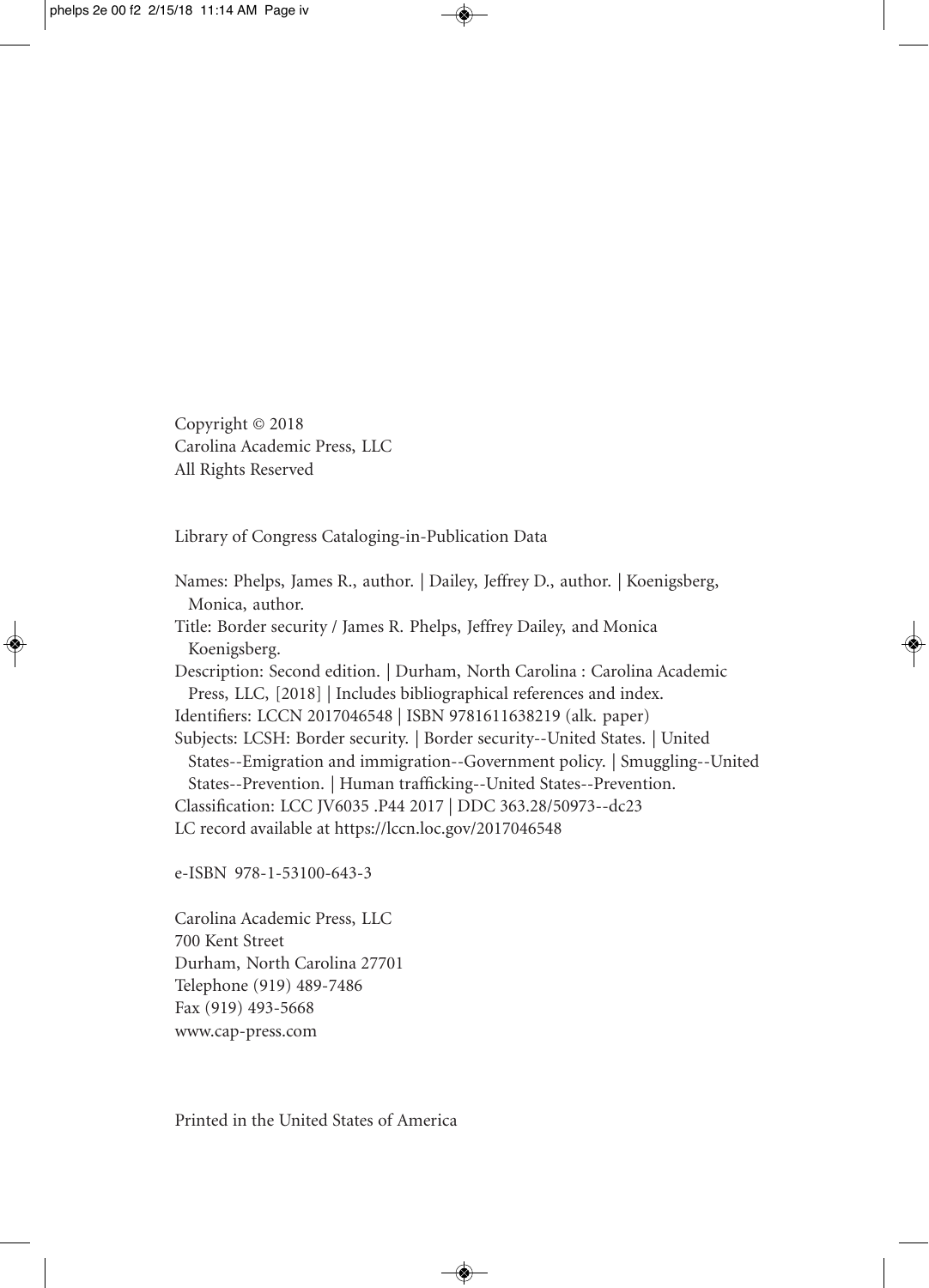### **Contents**

| Preface to the First Edition | $\cdots$<br><b>X111</b> |
|------------------------------|-------------------------|
| Foreword                     | <b>XV11</b>             |
| Acknowledgments              | xix                     |
| <b>Author Biographies</b>    | XX1                     |

### **Part One Defining Borders**

| Chapter 1 · Barriers, Boundaries, and Borders                  | 3              |
|----------------------------------------------------------------|----------------|
| Key Words and Concepts                                         | $\mathfrak{Z}$ |
| Introduction                                                   | $\overline{3}$ |
| East and West Germany                                          | $\overline{4}$ |
| Geographic Barriers, Boundaries, and Borders                   | 6              |
| The Rio Grande River                                           | 10             |
| Political Boundaries, Barriers, and Borders                    | 13             |
| The Law of the Sea                                             | 17             |
| Economic Boundaries, Borders, and Barriers                     | 19             |
| Ultimate in Borderless Regions                                 | 22             |
| Treaty on Principles Governing the Activities of States in the |                |
| Exploration and Use of Outer Space, Including the Moon         |                |
| and Other Celestial Bodies                                     | 22             |
| Resolving Boundary and Border Disputes                         | 23             |
| <b>Barriers</b>                                                | 26             |
| Conclusion                                                     | 28             |
| Questions for Further Consideration                            | 29             |
| Chapter 1 Endnotes                                             | 29             |
| Appendix to Chapter 1: Donald Trump's Fourth Executive Order   | 31             |
| Chapter $2 \cdot$ Border Security in History                   | 37             |
| Key Words and Concepts                                         | 37             |
| Introduction                                                   | 37             |
| The Ancient World                                              | 38             |
| The Walled City                                                | 39             |
| Hadrian's Wall                                                 | 42             |
| The Great Wall of China                                        | 45             |
| Overcoming Walls                                               | 48             |
| Reverting to Natural Barriers as Borders in Europe             | 49             |
| The Ever-Changing North American Borders                       | 51             |
| The Return to Walls and Fences                                 | 52             |
| The Maginot Line                                               | 53             |
| The Siegfried Line                                             | 55             |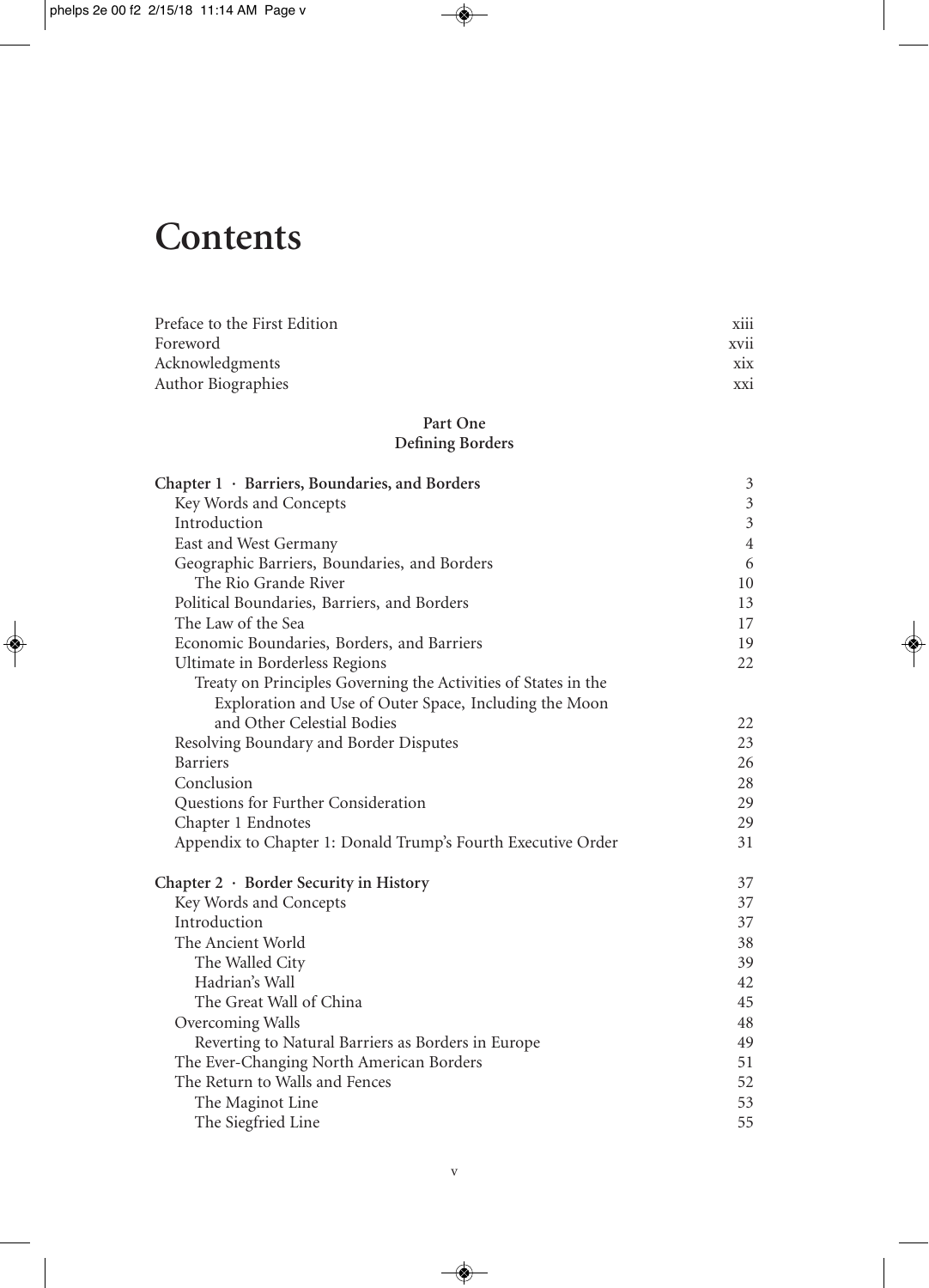| The Wall to Keep People In                                         | 56       |
|--------------------------------------------------------------------|----------|
| The Last Great Twentieth-Century Border Wall                       | 60       |
| A New Century Spawns New Walls                                     | 62       |
| Conclusion                                                         | 63       |
| Questions for Further Consideration                                | 64       |
| Chapter 2 Endnotes                                                 | 64       |
| Chapter $3 \cdot$ Border Security Agency Operations                | 67       |
| Key Words and Concepts                                             | 67       |
| Introduction                                                       | 67       |
| US Border Security Agencies before the Advent of Homeland Security | 68       |
| Border Patrol                                                      | 68       |
| Prohibition and Tighter Immigration Laws                           | 73       |
| Sign Cutting                                                       | 78       |
| Border Patrol during World War II                                  | 79       |
| Modernizing Strategy                                               | 88       |
| US Government Accounting Office Report on the Border Patrol        |          |
| <b>Employer Sanctions</b>                                          | 89       |
| <b>Inspection Stations</b>                                         | 90       |
| El Paso Sector's "Operation Hold the Line"                         | 91       |
| San Diego Sector's "Operation Gatekeeper"                          | 92       |
| Tucson Sector's "Operation Safeguard"<br>Northern Border           | 92<br>93 |
| Moving Away from Interior Security                                 | 93       |
| The (Two) New Strategies                                           | 94       |
| Capabilities                                                       | 96       |
| Expansion                                                          | 97       |
| Special Operations Group                                           | 98       |
| <b>BORTAC</b>                                                      | 99       |
| <b>BORSTAR</b>                                                     | 99       |
| Other Specialized Border Patrol Programs                           | 100      |
| Border Patrol Organization Today                                   | 101      |
| Training                                                           | 101      |
| Uniforms                                                           | 101      |
| Weapons                                                            | 102      |
| Transportation                                                     | 103      |
| Killed in the Line of Duty                                         | 103      |
| Line of Duty Deaths                                                | 103      |
| Javier Vega, Jr.                                                   | 104      |
| Armed Incursions                                                   | 104      |
| Death Threats                                                      | 107      |
| Criticisms                                                         | 107      |
| Ramos and Compean                                                  | 107      |
| Death of Sergio Hernandez                                          | 107      |
| Allegations of Abuse                                               | 108      |
| <b>US Customs</b>                                                  | 109      |
| <b>Immigration Services</b>                                        | 110      |
| Mission                                                            | 111      |
| Structure                                                          | 111      |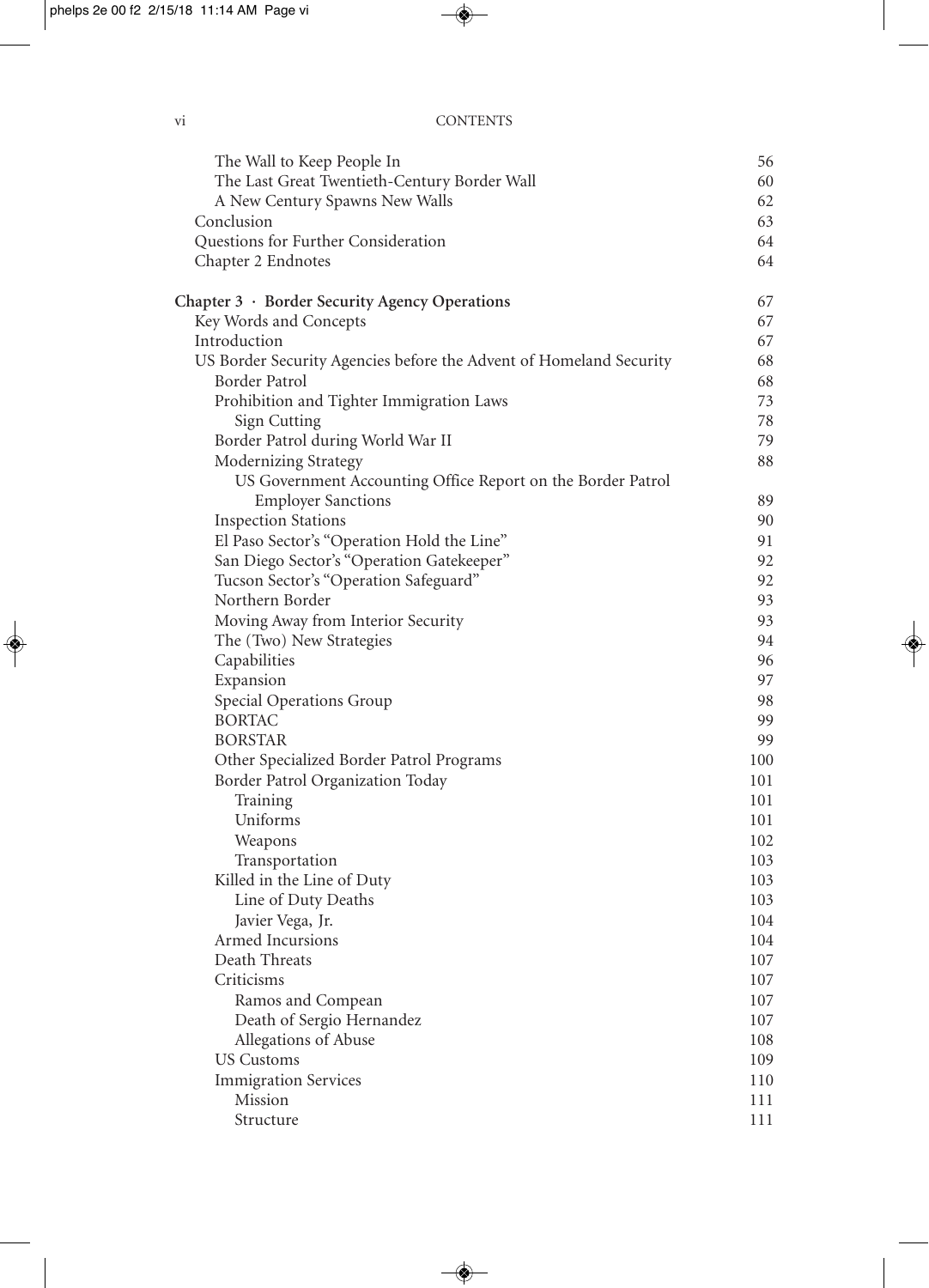| US Border Security Agencies after the Advent of Homeland Security | 112 |
|-------------------------------------------------------------------|-----|
| Ports of Entry                                                    | 112 |
| CBP's Fiscal Year 2015 Drug Control Summary Report in Review      | 112 |
| Operations                                                        | 113 |
| Customs and Border Protection                                     | 113 |
| Immigration and Customs Enforcement                               | 114 |
| Homeland Security Investigations                                  | 114 |
| <b>Enforcement and Removal Operations</b>                         | 114 |
| US Citizenship and Immigration Service                            | 114 |
| Other Border Security Agencies around the World                   | 115 |
| Border Security Zone of Russia                                    | 115 |
| <b>Imperial Russia</b>                                            | 115 |
| Modern Period                                                     | 116 |
| Mission                                                           | 116 |
| Republic of South Africa                                          | 117 |
| <b>Strategic Vision</b>                                           | 117 |
| Mission                                                           | 117 |
| Culture and Behaviors                                             | 117 |
| Border Control Stakeholders                                       | 118 |
| South African Border Security Issues                              | 119 |
| Conclusion                                                        | 119 |
| Questions for Further Consideration                               | 121 |
| Chapter 3 Endnotes                                                | 121 |
|                                                                   | 125 |
| Chapter $4 \cdot$ Physical Border Security                        | 125 |
| Key Words and Concepts<br>Introduction                            | 126 |
|                                                                   |     |
| Physical Borders                                                  | 126 |
| History of US Immigration                                         | 127 |
| Statement of Subcommittee Chairwoman Martha McSally (R-AZ)        |     |
| Border and Maritime Security Subcommittee                         | 133 |
| Fences                                                            | 134 |
| The San Diego Border Primary Fence                                | 136 |
| Barriers Along the U.S. Borders: Key Authorities and Requirements | 136 |
| Border Security: Immigration Enforcement Between Ports of Entry   | 137 |
| <b>Operation Gatekeeper</b>                                       | 139 |
| Sandia National Laboratory Study                                  | 139 |
| Congressional Border Barrier Legislation                          | 140 |
| Section 102 of IIRIRA—Improvement of Barriers at the Border       | 140 |
| The San Diego Fence and USBP Apprehensions                        | 142 |
| Office of Air and Marine Operations                               | 143 |
| Excerpts from the Fact Sheet: U.S. Customs and Border Protection  | 144 |
| Unmanned Aerial Vehicle (UAV) Systems                             | 144 |
| Conclusion                                                        | 146 |
| Questions for Further Consideration                               | 147 |
| Chapter 4 Endnotes                                                | 147 |
| Chapter 5 · Maritime Border Security                              | 149 |
| Key Words and Concepts                                            | 149 |
|                                                                   |     |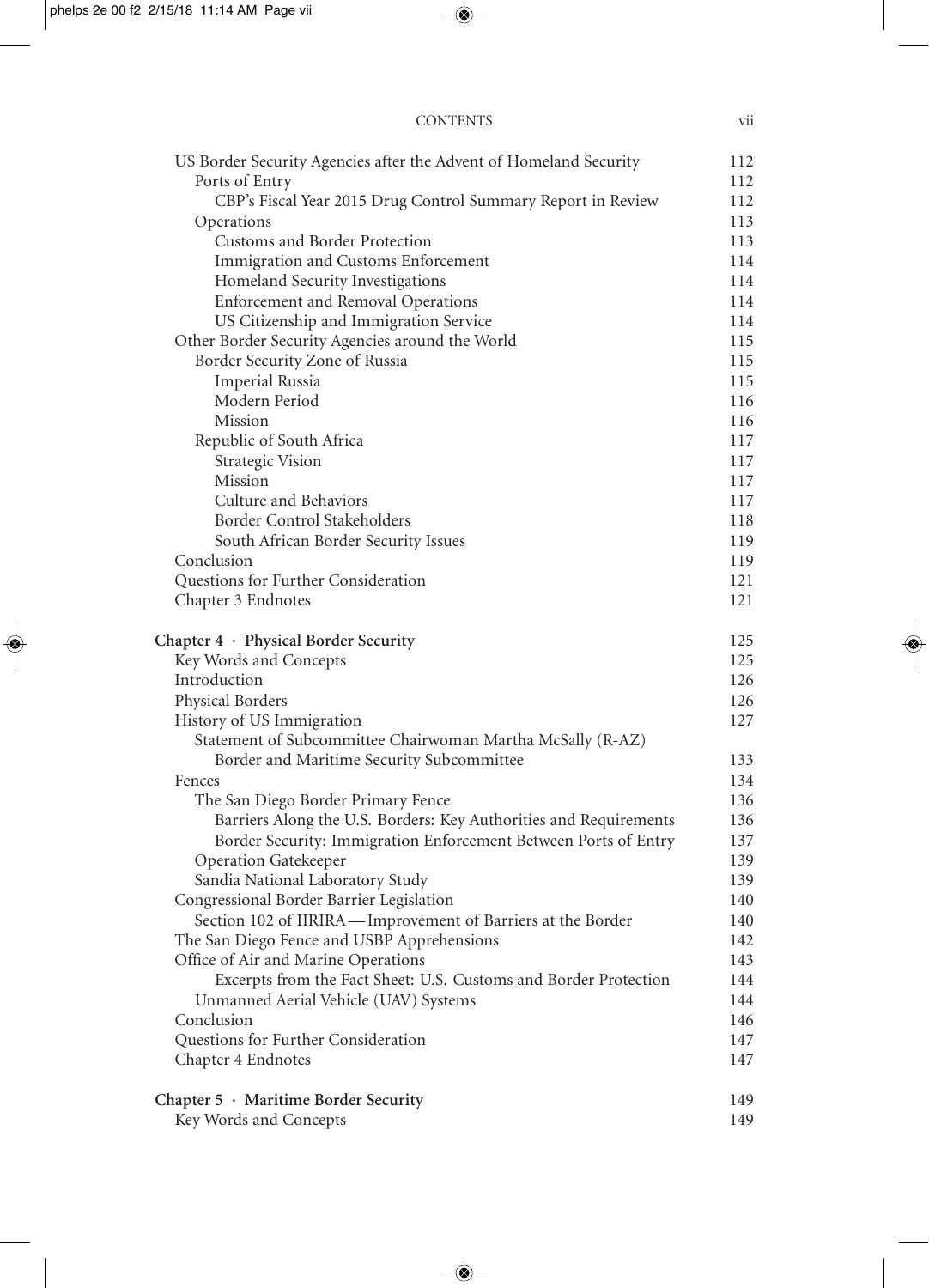### viii CONTENTS

| Introduction                                                         | 149 |
|----------------------------------------------------------------------|-----|
| The Problem of Coastline                                             | 150 |
| Maritime Security in History                                         | 152 |
| Modern US Naval Policy                                               | 153 |
| The Influence of Sea Power upon History, 1660-1783                   | 155 |
| The US Coast Guard                                                   | 156 |
| 14 USC 1 § 2. Primary Duties                                         | 157 |
| Maritime Security in the Post-9/11 Era                               | 158 |
| Excerpts from the National Strategy for Maritime Security            | 160 |
| Excerpts from the National Plan to Achieve Maritime Domain Awareness | 163 |
| Excerpts from the International Outreach and Coordination Strategy   | 170 |
| Excerpts from the Naval Operations Concept 2010: Implementing the    |     |
| Maritime Strategy                                                    | 180 |
| Conclusion                                                           | 190 |
| Questions for Further Consideration                                  | 190 |
| Chapter 5 Endnotes                                                   | 191 |

### **Part Two Border Security and Transnational Crime**

| Chapter 6 · Trafficking: Contraband, Smuggling, and the Law                  | 195 |
|------------------------------------------------------------------------------|-----|
| Key Words and Concepts                                                       | 195 |
| Introduction                                                                 | 195 |
| Contraband                                                                   | 196 |
| Smuggling                                                                    | 197 |
| The History of Smuggling                                                     | 198 |
| <b>Baggage Surprises</b>                                                     | 201 |
| The Law                                                                      | 203 |
| Dumping and Antidumping                                                      | 206 |
| Smuggling Today                                                              | 207 |
| Department of Environmental Affairs                                          | 210 |
| Conclusion                                                                   | 217 |
| Questions for Further Consideration                                          | 218 |
| Chapter 6 Endnotes                                                           | 218 |
| Chapter $7 \cdot$ People Movers: Human Trafficking and Population Migrations | 221 |
| Key Words and Concepts                                                       | 221 |
| Introduction                                                                 | 221 |
| Human Trafficking Defined                                                    | 222 |
| Causes of Human Trafficking                                                  | 223 |
| Traffickers                                                                  | 225 |
| Slavery                                                                      | 226 |
| Laws                                                                         | 227 |
| Excerpts from the Trafficking Victims Protection Act (TVPA)                  |     |
| 114 STAT. 1467                                                               | 228 |
| Forced Labor                                                                 | 233 |
| Sex Trafficking                                                              | 233 |
| Debt Bondage                                                                 | 233 |
| Debt Bondage among Migrant Laborers                                          | 233 |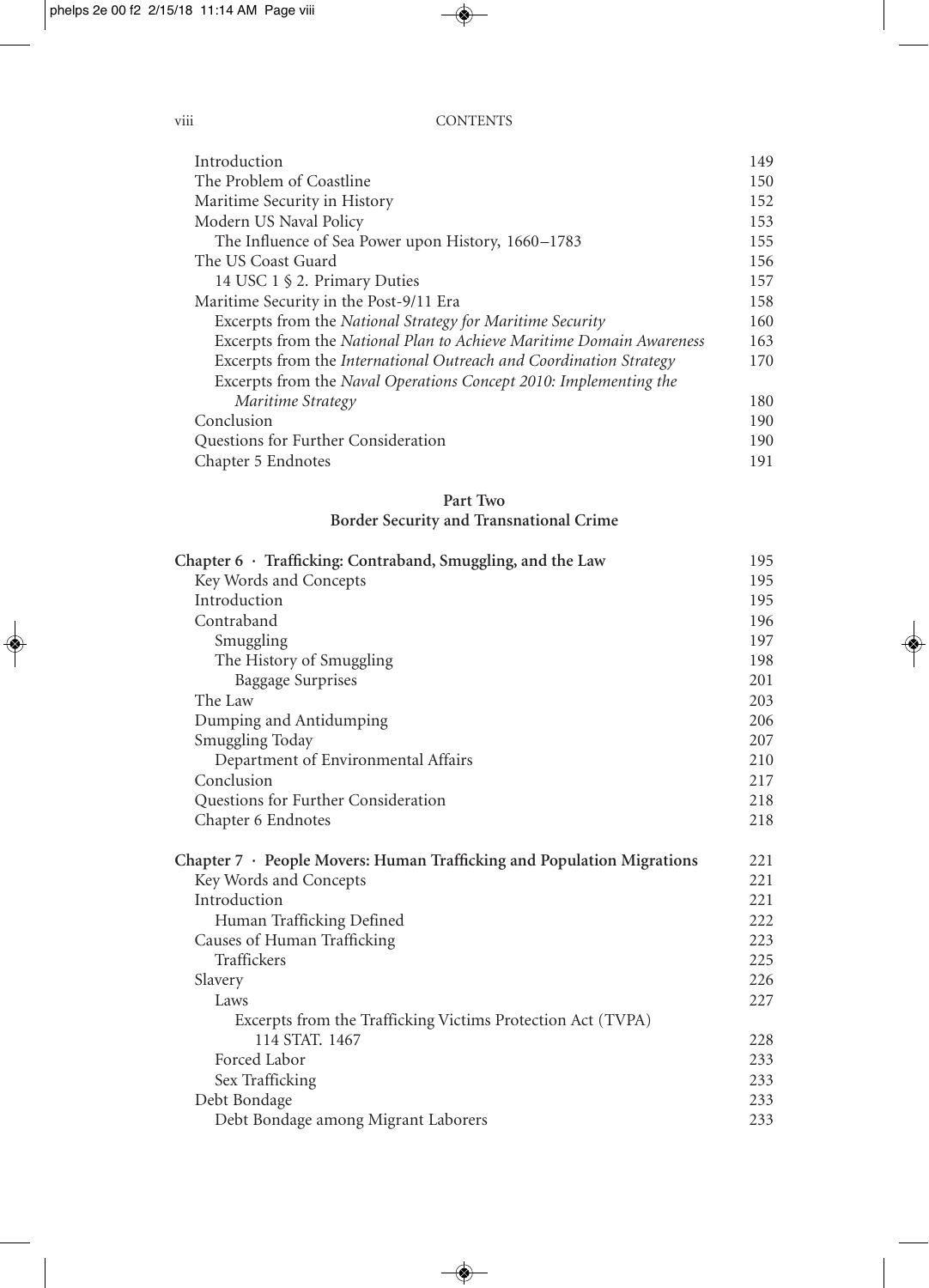### CONTENTS ix

| Domestic Servitude                                                   | 234 |
|----------------------------------------------------------------------|-----|
| Forced Child Labor                                                   | 235 |
| Child Soldiers                                                       | 236 |
| Child Sex Trafficking                                                | 238 |
| Excerpts from the US State Department 2016 TIP Report                | 239 |
| Trafficking in Europe                                                | 240 |
| Excerpts from 2016 TIP Report                                        | 242 |
| Trafficking in Asia                                                  | 243 |
| Excerpts from 2016 TIP Report                                        | 244 |
| Trafficking in the United States                                     | 246 |
| Excerpts from 2016 TIP Report                                        | 246 |
| HSI, FBI Dismantle Sex Trafficking Ring in Atlanta                   | 247 |
| Trafficking in Sex in Latin America of Slaves and Serfs: Guatemala's |     |
| Sex Trade                                                            | 250 |
| Conclusion                                                           | 251 |
| Additional Closing Note: Human Trafficking of a Different Sort       | 252 |
| Questions for Further Consideration                                  | 253 |
| Chapter 7 Endnotes                                                   | 253 |
| Chapter 8 · Borders, Economic Interdependence, and Internet Crime    | 257 |
| Key Words and Concepts                                               | 257 |
| Introduction                                                         | 257 |
| Globalization                                                        | 259 |
| NAFTA's Economic Impact                                              | 262 |
| Energy Interdependence                                               | 266 |
| The Internet and Transnational Crime                                 | 272 |
| Transborder Victimization                                            | 278 |
| Actual Phishing Email                                                | 278 |
| Cross-Border Criminal Networks                                       | 280 |
| Law Enforcement Efforts to Overcome Barriers                         | 282 |
| Interagency Cooperation and Information Sharing                      | 282 |
| United Nations Convention against Transnational Organized Crime      | 283 |
| Council of Europe Convention on Cybercrime                           | 284 |
| G8 High Tech Crime Subgroup                                          | 284 |
| <b>Interagency Agreements</b>                                        | 285 |
| <b>Fusion Centers and Task Forces</b>                                | 285 |
| <b>Information-Sharing Systems</b>                                   | 286 |
| Complexity Theory                                                    | 287 |
| Technology Implementation                                            | 288 |
| Conclusion                                                           | 289 |
| Questions for Further Consideration                                  | 290 |
| Chapter 8 Endnotes                                                   | 291 |
| Appendix A                                                           | 296 |
| Appendix B                                                           | 308 |
| Chapter 9 · Transportation Security                                  | 315 |
| Key Words and Concepts                                               | 315 |
| Introduction                                                         | 315 |
| Logistics Transformation                                             | 316 |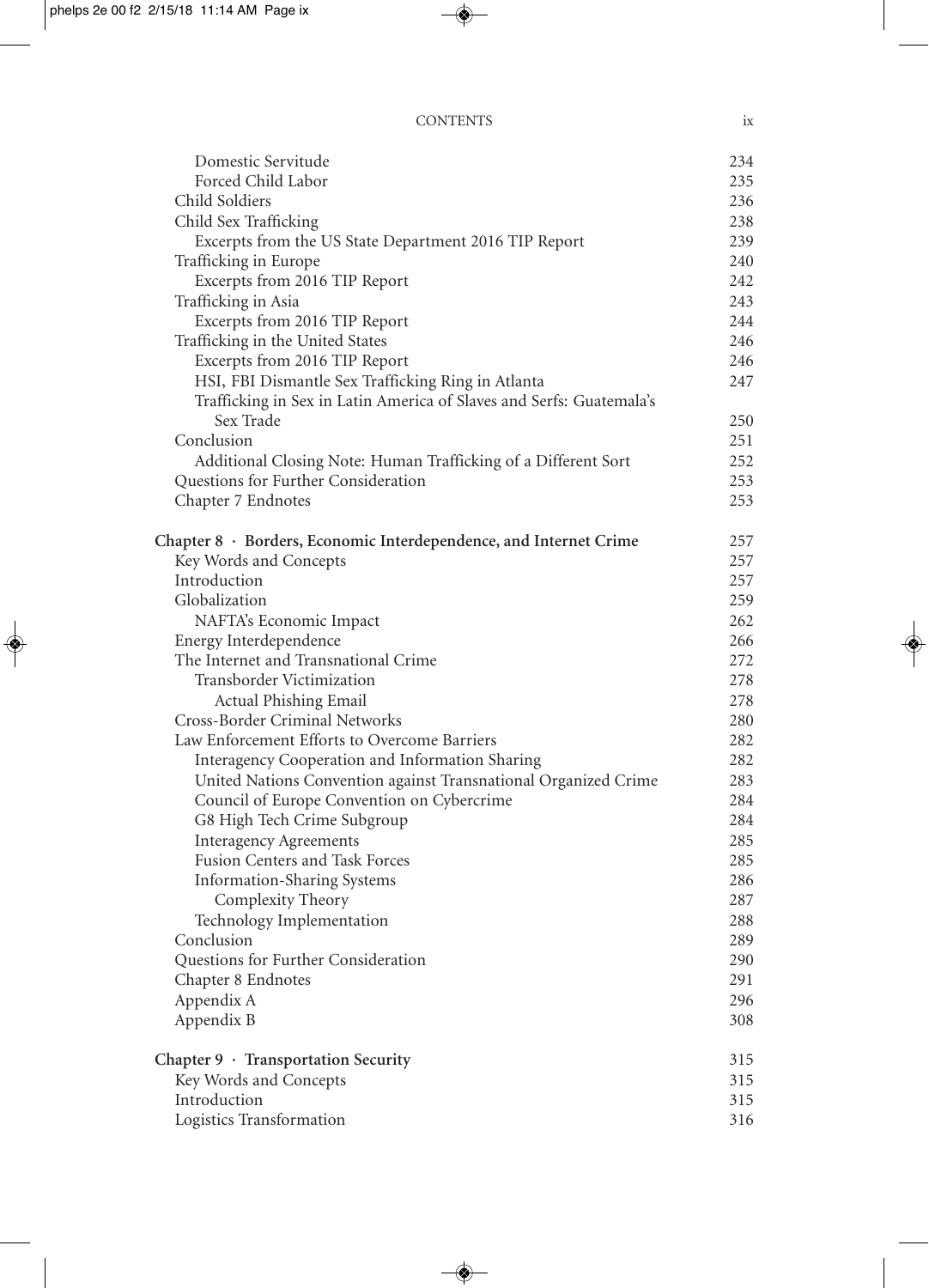| <b>Transportation Systems Theory</b>            | 317 |
|-------------------------------------------------|-----|
| General Systems Theory (GST)                    | 318 |
| Mobility and Security                           | 319 |
| Deterrence Theory                               | 321 |
| Protection Motivation Theory                    | 322 |
| The Social Contract                             | 322 |
| The National Highway System                     | 324 |
| Hurricane Rita                                  | 325 |
| <b>Evacuation Deaths</b>                        | 328 |
| <b>Aviation Security</b>                        | 329 |
| Layers of Aviation Security                     | 329 |
| Maritime Shipping                               | 330 |
| Global Supply Chain Security                    | 331 |
| Pipelines and Power Grids                       | 332 |
| The Transmission Grid and Compressor Stations   | 334 |
| Railroads                                       | 335 |
| Situational Awareness                           | 337 |
| Illegal Immigration and Transportation Security | 339 |
| The Loma Prieta Earthquake                      | 340 |
| Effects on Transportation                       | 342 |
| <b>Flying Cars</b>                              | 342 |
| Conclusion                                      | 343 |
| Questions for Further Consideration             | 344 |
| Chapter 9 Endnotes                              | 344 |

### **Part Three US Border Security Today**

| Chapter 10 · The United States-Mexico Border            | 349 |
|---------------------------------------------------------|-----|
| Key Words and Concepts                                  | 349 |
| Introduction                                            | 349 |
| The Southwest Border Today                              | 352 |
| The Mexican-American War                                | 352 |
| The Treaty of Guadalupe Hidalgo, February 2, 1848       | 353 |
| The Gadsden Purchase                                    | 354 |
| Ports of Entry                                          | 355 |
| Immigration Inspection at Ports of Entry                | 358 |
| Infectious Disease                                      | 358 |
| United States-Mexico Commerce and Border Security       | 359 |
| Security between the Ports of Entry                     | 362 |
| Road Checks Interior to the Southern Border             | 364 |
| Narcotraficantes                                        | 367 |
| Drugs, Mules, and Migrants                              | 369 |
| Green Cards, Guest Workers, and Undocumented Immigrants | 370 |
| US Department of State Bureau of Consular Affairs       | 371 |
| Border Crossing Card                                    | 373 |
| Green Card                                              | 374 |
| The Politics of Pregnancy                               | 375 |
| The DREAM Act                                           | 376 |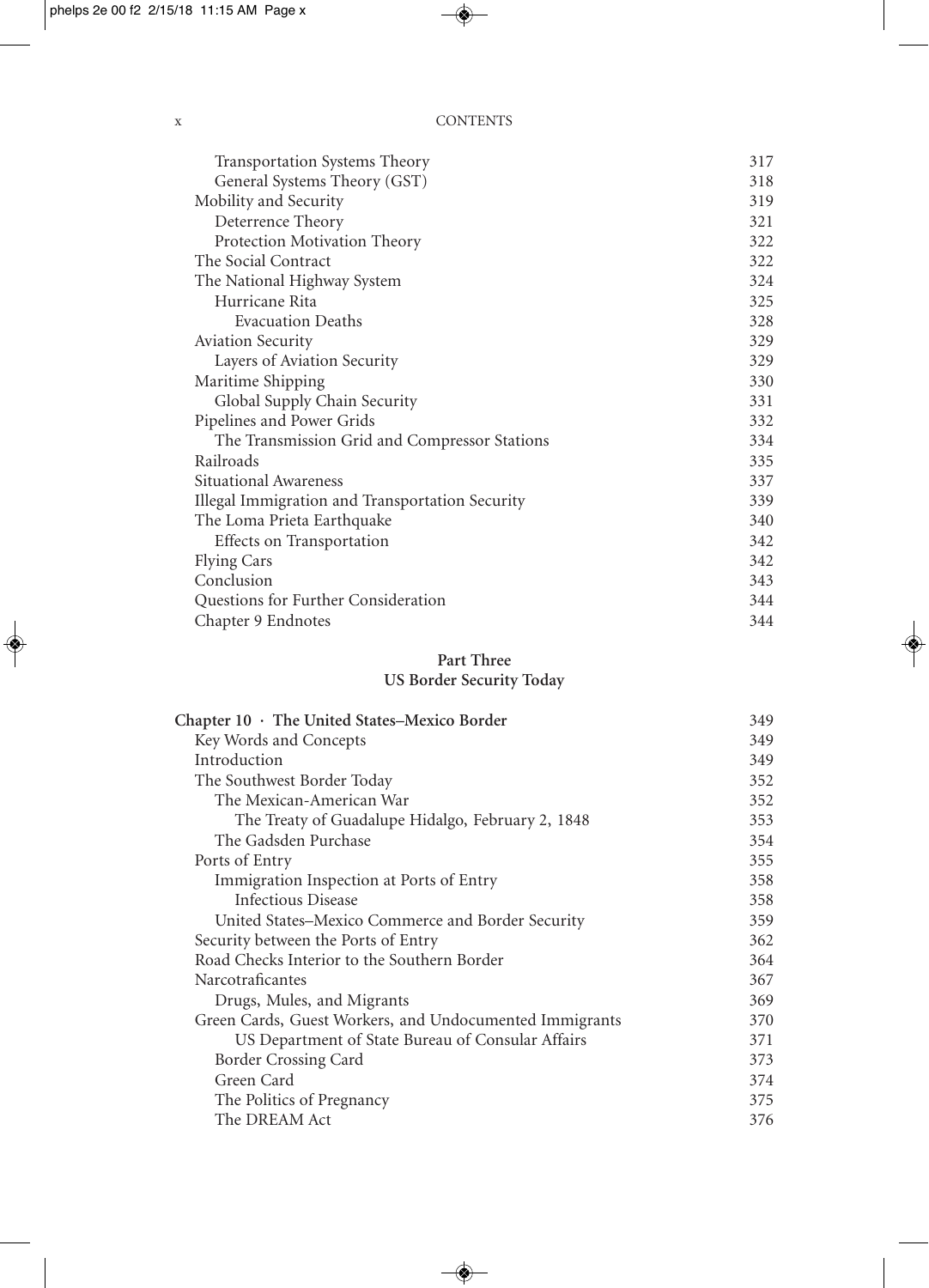| <b>CONTENTS</b> | X1 |
|-----------------|----|
|                 |    |

| A Border Patrol Agent's Perspectives on the End of the                      |     |
|-----------------------------------------------------------------------------|-----|
| Obama Presidency                                                            | 378 |
| Undocumented Immigrants/Illegal Aliens                                      | 379 |
| Politics in Enforcement                                                     | 381 |
| ;Plata o Plomo?                                                             | 383 |
| Conclusion                                                                  | 387 |
| Questions for Further Consideration                                         | 388 |
| Chapter 10 Endnotes                                                         | 389 |
| The White House                                                             | 393 |
| Appendix A                                                                  | 398 |
| Appendix B                                                                  | 400 |
| Chapter $11 \cdot$ The US-Canadian Border                                   | 405 |
| Key Words and Concepts                                                      | 405 |
| Introduction                                                                | 405 |
| Early Canadian-US Relations                                                 | 407 |
| Canada-US Border Evolves                                                    | 407 |
| <b>International Boundary Commission</b>                                    | 409 |
| International Boundary Commission/Commission de la frontier                 |     |
| international                                                               | 410 |
| Canada Today                                                                | 411 |
| Facts about the US-Canada Border                                            | 411 |
| <b>Current Boundary Disputes</b>                                            | 412 |
| Canada-US Border Security Agencies                                          | 413 |
| Canadian Border Security Agency                                             | 414 |
| Royal Canadian Mounted Police                                               | 415 |
| <b>Stopping Terrorists</b>                                                  | 416 |
| US-Canada Law Enforcement Cooperation                                       | 416 |
| Canadian Border Services Agency News Release: Canada and the                |     |
| United States Announce Phase I Pilot Project to Enhance Border              |     |
| Security at Land Ports of Entry                                             | 417 |
| Guarding the Kitchen                                                        | 419 |
| <b>Security Measures</b>                                                    | 419 |
| Smuggling                                                                   | 420 |
| Unique US-Canada Airports                                                   | 422 |
| Border Crossing and Privacy                                                 | 423 |
| Government Data about Searches of International Travelers' Laptops and      |     |
| Personal Electronic Devices                                                 | 424 |
| Critical Infrastructure Protection                                          | 424 |
| Military Joint Defenses                                                     | 425 |
| Conclusion                                                                  | 427 |
| Questions for Further Consideration                                         | 428 |
| Chapter 11 Endnotes                                                         | 428 |
| Chapter $12 \cdot$ The Future of Borders and Boundaries in the Modern World | 433 |
| Key Words and Concepts                                                      | 433 |
| Introduction                                                                | 433 |
| Border Security Policy Statements Under the Obama Administration            | 435 |
| When Is a Border Secure?                                                    | 438 |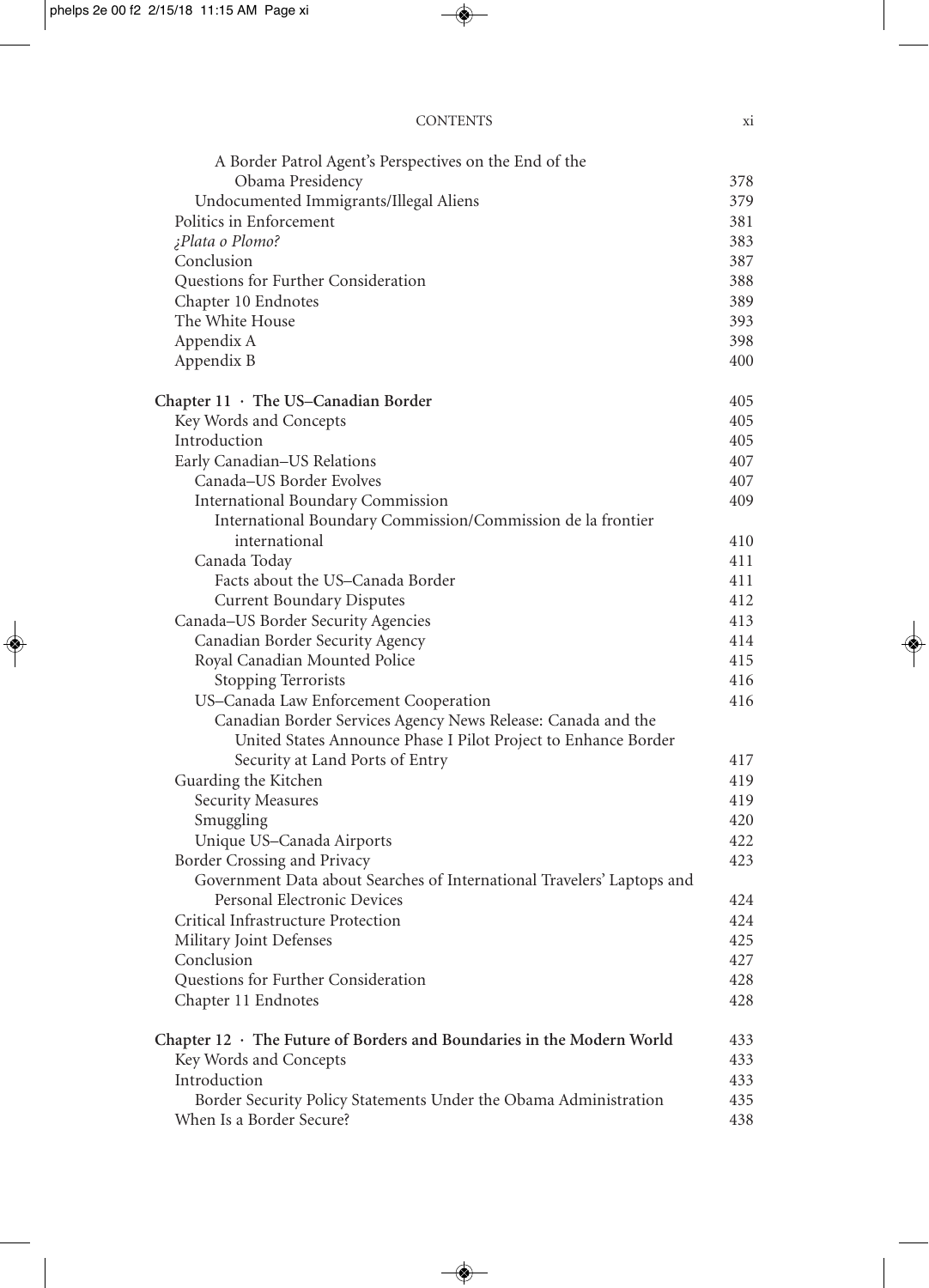|     | <b>CONTENTS</b> |
|-----|-----------------|
| X11 |                 |

| Measuring Border Security                                         | 439 |
|-------------------------------------------------------------------|-----|
| A Better Measure of Border Security                               | 441 |
| "Los Estados Ocupados de México del Norté"                        | 443 |
| KFOX14: Thursday 30 May 2013, Woman Thrown in Jail, Car Impounded |     |
| in Mexico for Expired American Vehicle Registration               | 446 |
| Critical Infrastructure                                           | 448 |
| <b>BCC</b> for Rent                                               | 451 |
| <b>Birth Tourism</b>                                              | 453 |
| "Jus Soli"                                                        | 454 |
| Border Security and Globalization                                 | 456 |
| Globalized Agriculture                                            | 456 |
| Agroterrorism                                                     | 459 |
| Dealing with Transnational Crime                                  | 461 |
| Alternatives to Fixed Fortifications                              | 463 |
| Terrorism Today                                                   | 466 |
| Defense in Depth                                                  | 467 |
| The European Union Experiment                                     | 470 |
| Conclusion                                                        | 472 |
| Questions for Further Consideration                               | 474 |
| Chapter 12 Endnotes                                               | 475 |
|                                                                   |     |

#### **Index** 481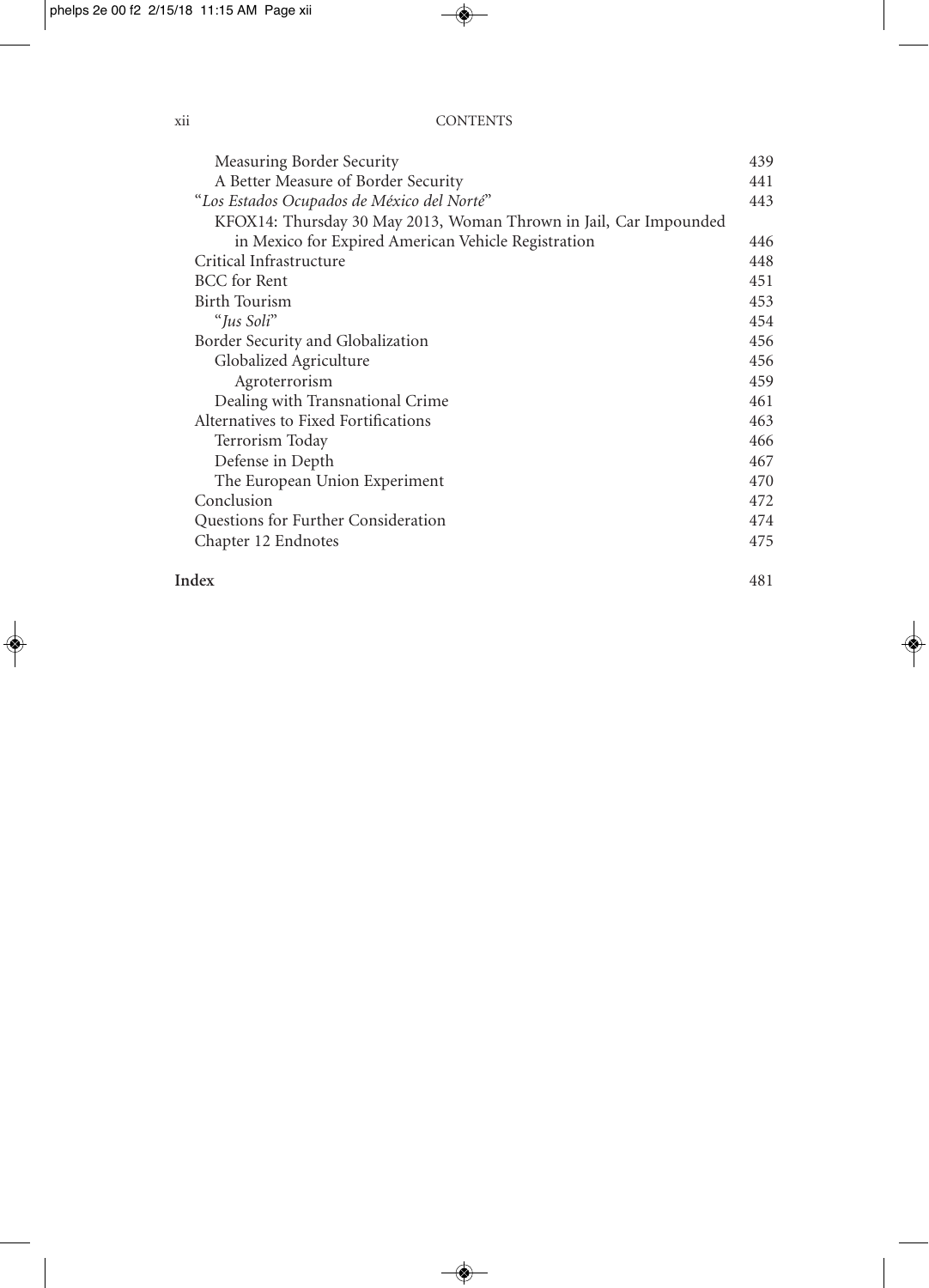### **Preface to the First Edition**

### Homeland security is *Border Security*!

We could argue that the more secure the border the more secure the homeland. We could also argue that a porous or open border offers better relations, and therefore better security than does a closed border. Consider Germany—a country that has been at war with its neighbors so many times in the past two centuries that you could expect it to be completely cordoned off and isolated by those who have been attacked by Germans, or who have invaded and conquered the country. Yet in today's world, just a quarter century after the fall of the Berlin Wall, any citizen or resident of the European Union can cross into, pass through, or even choose to move and work in Germany without having to pass through a border checkpoint or immigration process. Yet Germany today is arguably the most militarily and economically secure country on the European mainland. Germans, even with their problems with immigrants and neo-Nazis, still have one of the most secure homelands in the world. Why is the lack of border enforcement not a problem for Germany, but such a major problem for the U.S. and many other countries? This is one of the questions raised and answered in this text.

Where is the U.S. border? Some point south, others point north. Alaskan residents point east toward Canada and west toward Russia. I tell people that the border is in Des Moines, Iowa, just to see their faces get that screwy look. The reality is that the U.S. border really is in Des Moines. The city has an international airport, and therefore is a Port of Entry for travelers to enter and depart the U.S. Within the airport itself there is a boundary between where a person is within the U.S. and still outside of it, even though they are well within the confines of the territorial landmass of the country. The same can be said for any international airport anywhere in the world. This was recently demonstrated when Eric Snowden, the whistle blower of NSA fame, flew to Russia, and even though he was on the ground in Moscow, was still outside of the country itself and could not be arrested and extradited because he had not crossed through immigration and customs for admission and inspection. Therein lies the quandary of where a country's international borders begin and end. With the exception of a very small number of island nations, this question vexes all countries.

How much border security is enough security and at what point does border security become so obstructive to economy that society suffers? These questions are raised and sometimes answered in this text. So too is the history of borders and border security, the interaction between nations over time, and the unique open border experiment that is ongoing within the European Union.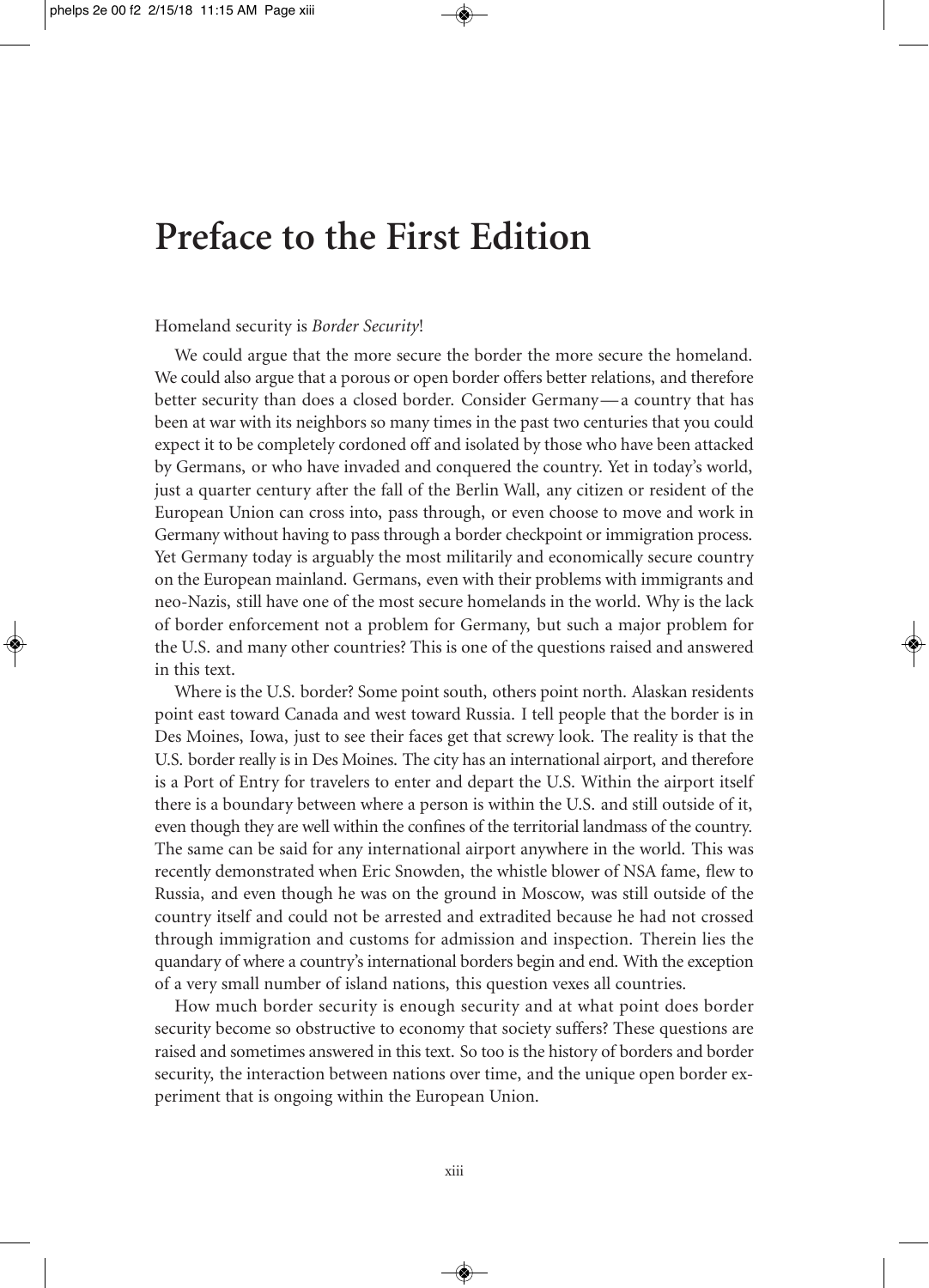#### xiv PREFACE

The fence being erected in places along the U.S.-Mexico border is not the first barrier between nations and will not be the last. However, in an attempt to provide security for the U.S. homeland, how much strain can the country put on our relationship with our southern neighbor and second largest trading partner before security efforts become counterproductive? This question is just as difficult to answer, as the question of how much crime is acceptable in a society. Answering such questions often results in offending the sensibilities and riling the emotions of everybody with a vested interest in any part of the answer to the question. This book will undoubtedly result in similar arguments but I must question the worth of a book that doesn't engender discussion.

Can America secure the homeland? Does a porous border threaten the homeland? Both questions can be answered if we ask and answer a qualifier: to what extent? If the U.S. wants a totally secure country, then fences, walls, free-fire dead zones are going to be needed along all our borders, including within airports and along over 95,000 miles of shoreline. Aircraft that stray off course will have to be shot down. Ships that come too close to territorial waters will need to be sunk. Communications that allow political and religious thought from perspectives that originate outside of the borders will need to be stifled. We would have to be willing to implement and accept Google China and the North Korean method of isolation. All the necessities required to produce true homeland security are anathema to a free people.

This textbook is about the politics of borders, the delineation of boundaries and the location and effectiveness of barriers. As a textbook it is not the answer to all the questions that arise about securing borders, yet it will drive the development of innumerable questions for other authors and researchers to attempt to answer. We look forward to incorporating those arguments and discussions in future editions.

There are several perils to being apolitical when writing a textbook. I do not mean that we modify our writing so as not to offend but that we take no side, politically, on any of the subjects discussed. We have tried our best to be as relevant as we could while still maintaining maximum neutrality in writing the text, yet still providing complete coverage of sensitive issues and developing proposed solutions to politically charged problems. One peril that we have experienced is that anybody of importance in any political administration simply cannot put a career on the line by writing an endorsement or foreword to your work. This becomes problematic when every administration in the recent past has maintained a position (in direct opposition to existing federal law) that drives development and maintenance of border porosity by political *fiat*.

When my co-authors and I came to an agreement that we would take on this effort, we decided not to gloss over the bare realities of U.S. border security efforts. We did not want the history or the politics of administrations to influence the writing we produced, or to allow for the falsification of statistics or manipulation of reported data. It was more important to us that we produced an apolitical work that reflects the realities of today in light of the long history of U.S.-Mexico and U.S.-Canada relationships.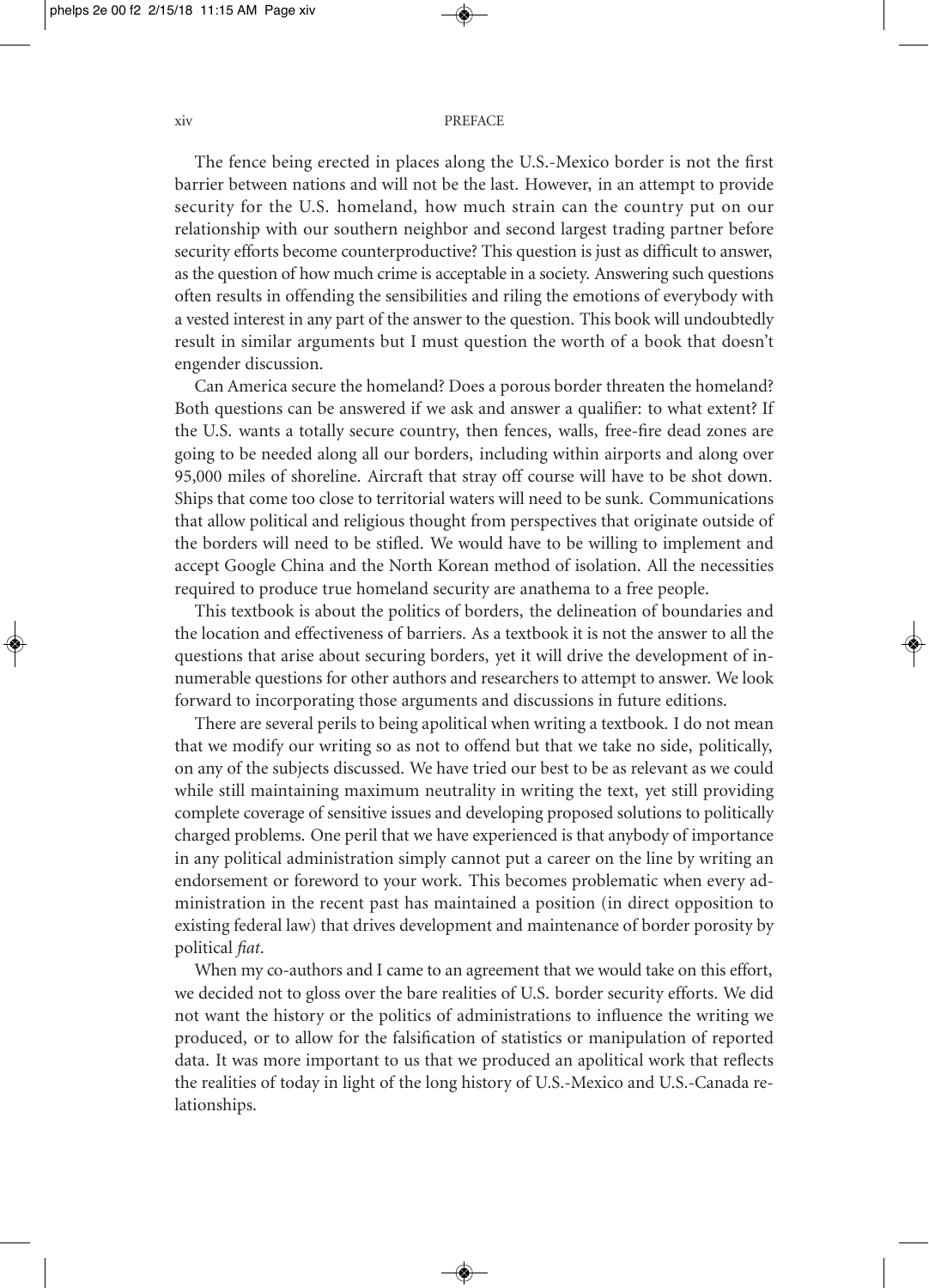#### PREFACE xv

Another point that we hope you will find appropriate in this *Border Security* text is that we haven't neglected the incorporation of history in this book. The three of us have determined that without a thorough understanding of how the present border security situation developed, without comprehension of what efforts throughout human history have resulted in success and failure, it would be impossible for students of border and homeland security, as well as students of political and international relations and those who study borderlands, to develop effective strategies for the future. Our students, and we hope your students as well, will become the future leaders of the homeland security effort, the defenders of our national integrity, and perhaps even the political movers and shakers of tomorrow. Too many times have today's political leaders acted unilaterally on mythological versions of historical events to the detriment of nations, societies, cultures and the lives of America's defenders, on the international stage and in our own back yards. The students who are exposed to this text won't suffer from the disease of *mythification* of the past.

Determining what subjects to incorporate into this effort was difficult for us. Determining how much to write, while maintaining a textbook perspective of inclusiveness of relevant materials is no easy task. We appreciate your feedback and recommendations on where we should expand and reduce the content and concepts. At some point in writing about each of the included topics it was necessary to draw a line and say that we had enough relevant information to conclude the reader would understand the concept. To go further would belabor a point, or extend into the realm of a whole new book on that particular subject.

There is one other point necessary to address in this preface. As the very first textbook on the subject, *Border Security* took over two years to write. We had been collecting information and performing interviews for at least three years prior to Carolina Academic Press asking us to write this text. Some of the information included is, of course, a bit aged in a world where from month to month the fiscal arguments between political parties lead to changes in border security policy implementation, hiring freezes result in reduced border staffing, drug cartels morph and change tactics, and the dependency on energy imports is reduced even while under free trade agreements industrial manufacturing takes flight to other countries.

We are certain that you will find *Border Security* useful in your classes and as an excellent text for new classes that you are developing.

> James R. Phelps, Ph.D. San Angelo, Texas, USA November 22, 2013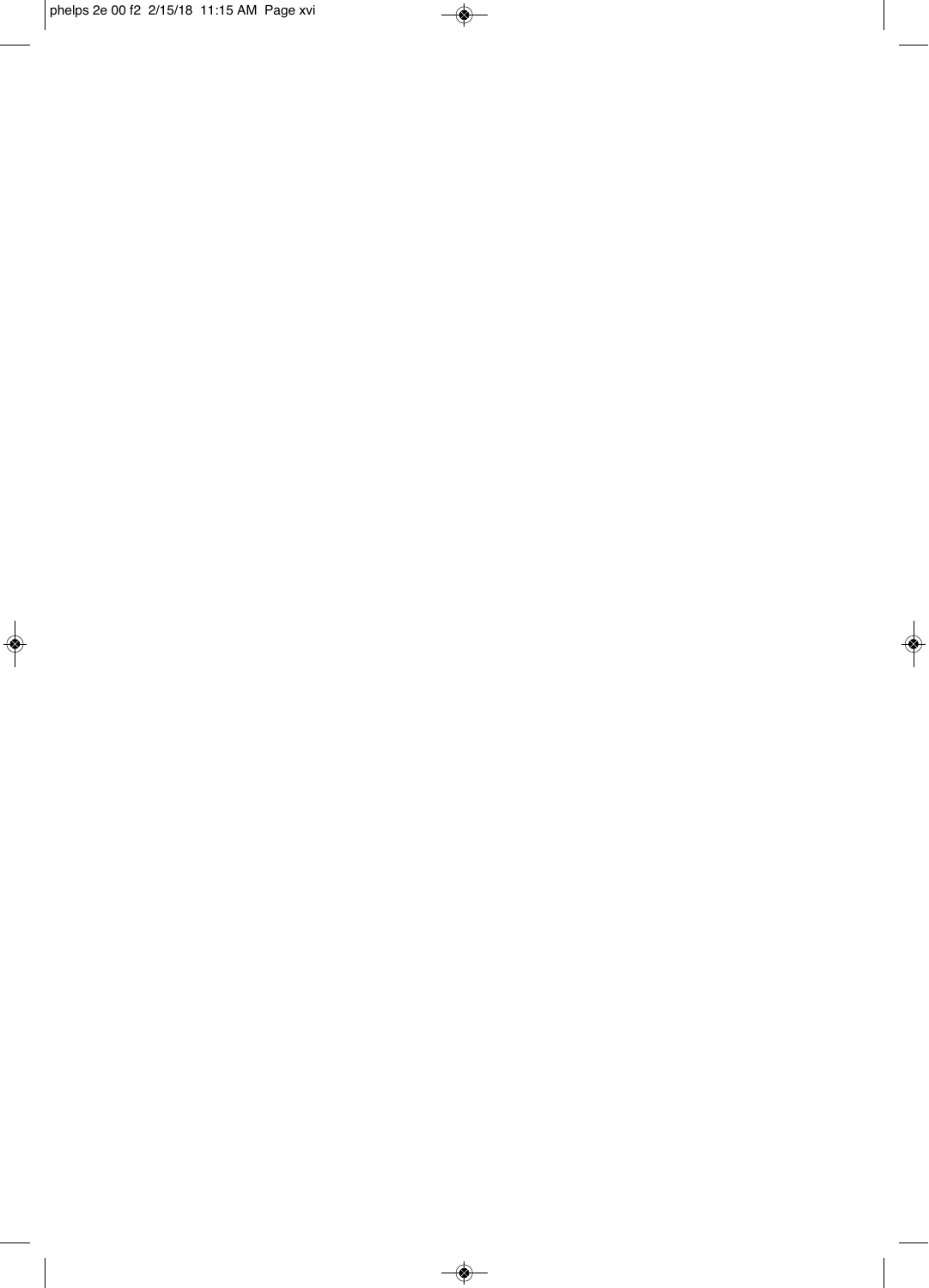### **Foreword**

My immediate response to the authors of *Border Security* upon being asked to pen the foreword to the 2nd edition was "I would consider it a privilege." *Border Security* stands alone as an authoritative and cogent textbook in the field of 'forward deployed' homeland security, that is, the protection of the sovereign borders of the United States across the multiple-domain frontier of land, sea, air, and cyberspace. No other academic textbook presently exists that comes anywhere near its comprehensive, clear, concise, and fair treatment of this subject matter. While somewhat similar works exist, they tend to be overly specialized with a sole emphasis on terrorism or illegal migration concerns, politicized with some sort of agenda in mind, or have fallen prey to critical revisionism or political alternative discourse.

This work, however, being solely educationally focused in its intent and intentionally written from inception as a textbook, does not suffer from such limitations. Instead, it strives to offer an 'honest broker' perspective—as much as is humanly possible on the subject of historical and contemporary border security and, as a result, has immense classroom utility for both introductory and advanced topical teaching purposes. In addition, this textbook deftly achieves the appropriate balance between theory and practice and academic and professional considerations, which is an exceedingly difficult task to pull off in an almost 500 page text.

My association with the work spans four years, having been an early manuscript reviewer of it in draft form, an editorial reviewer, and later having reviewed it in the journal *Homeland Security Affairs*. I've also used the textbook in a graduate level course on *Narcos, Illicit Trafficking, and the Border* as an early foundational reading with excellent student feedback concerning its efficacy for such an intended use. I found the 1st edition of work to be an excellent product and, from my close reading of the 2nd edition galleys, I believe this new and updated version will follow in that tradition.

The new edition has been expanded by roughly eighty pages, with a slightly different format that incorporates a 'Key Words and Concepts' listing at the beginning of each chapter and 'Questions for Further Consideration' towards the end as student learning and teaching aids. Sections of the work on energy security have had major updates as have immigration issues and statistics now available from the Obama administration era. Further, recent historical events—the erection of the Hungarian border fence, for example—and present US/Mexico border policy considerations such as the new Trump presidential administration's stance on expanding border wall construction—have been incorporated into the manuscript. With these changes in mind, I believe that both the scholar and the student will find the new and even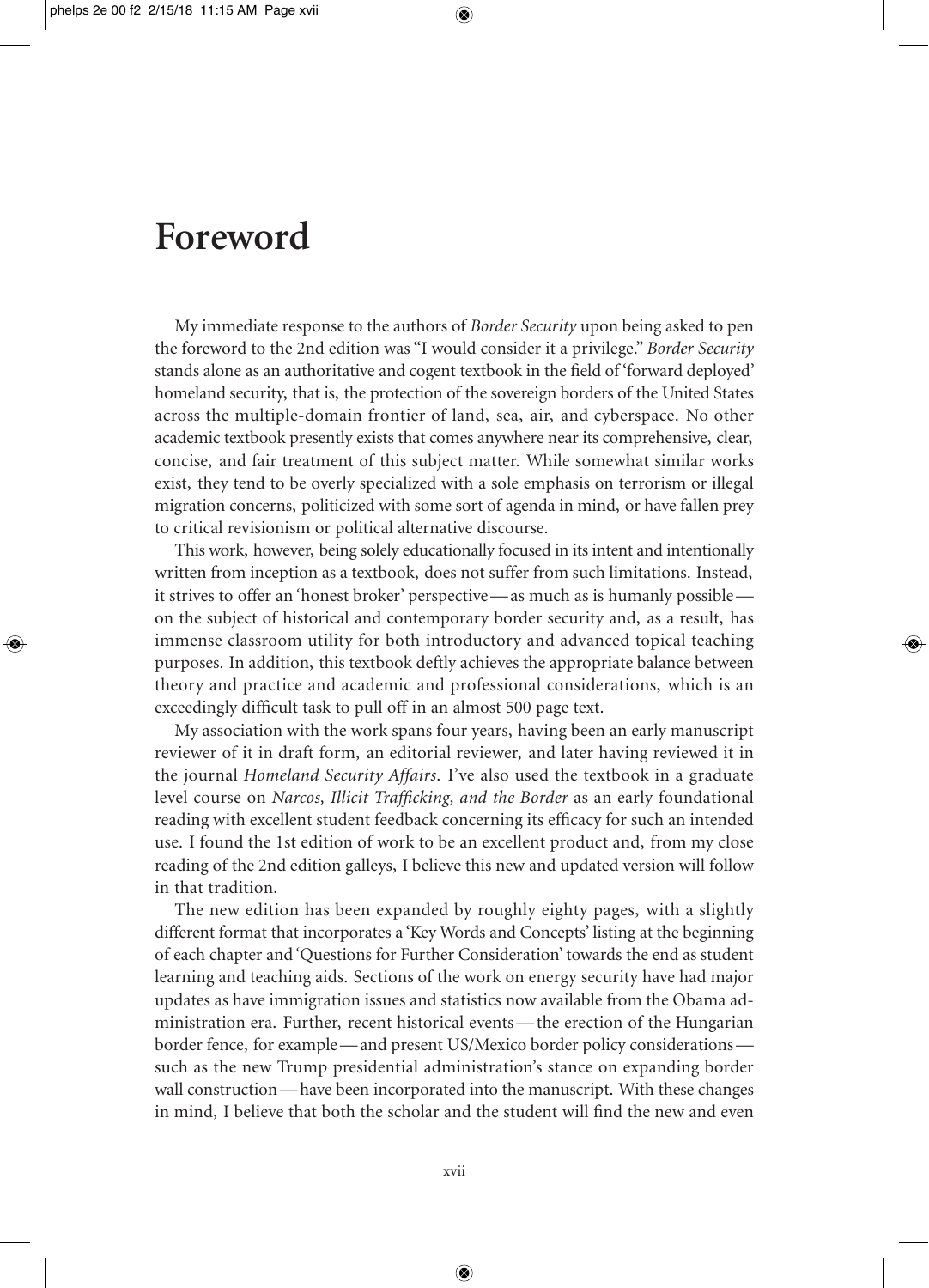further polished 2nd edition of *Border Security* to be a superb textbook that will facilitate both classroom and distance learning in a critical subfield of homeland security studies.

> Robert J. Bunker, Ph.D. Claremont, California, USA November 2, 2017

Past Minerva Chair Strategic Studies Institute U.S. Army War College Carlisle, Pennsylvania, USA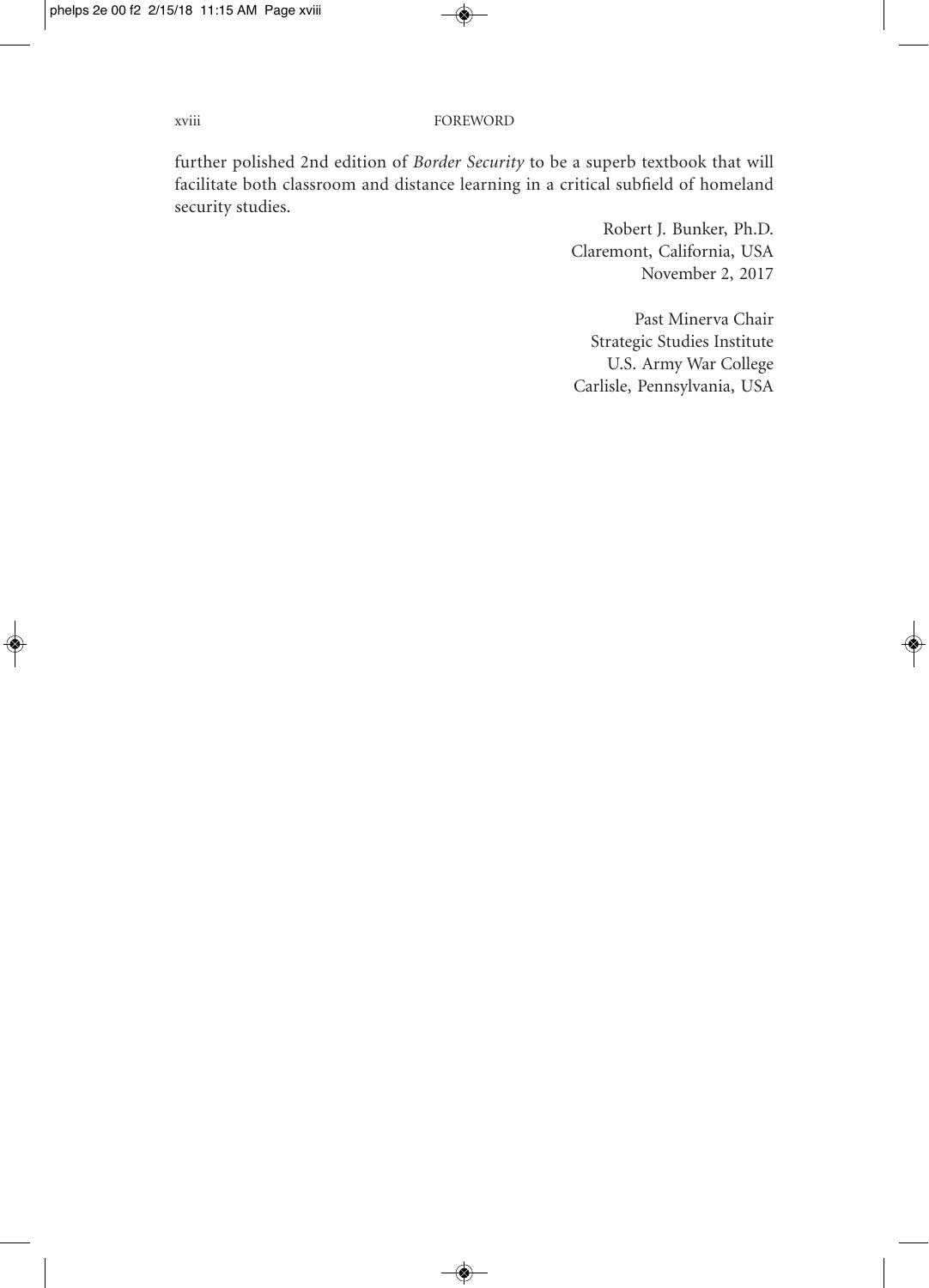### **Acknowledgments**

Completing this book has been a long journey for the three of us and there are innumerable individuals without whose assistance we would have long ago died in the Southwest deserts. At the risk of missing people, we want to specifically recognize a few who have been most beneficial. It goes without saying that Beth Hall and Keith Sipe at Carolina Academic Press took a chance on us when they accepted our initial book idea. Thank you for guiding us through the process. Also at Carolina Academic Press we want to thank Grace Pledger for the skill she put into producing the final product you hold in your hands. To all the other people at CAP, we offer our thanks you are a great publishing team who really look after your authors.

The research that went into writing the first edition took several years to accomplish. We gathered the materials over three years, starting in 2009, and published the first edition in 2014. This second edition has taken us another three years of monitoring government activities, requesting FOIA data from CBP and fighting to maintain consistency of the data they provided as the constantly changing policies of the Obama Administration made gathering real statistics nearly impossible, then watching the changes in the first year of the Trump Administration and trying to keep up with the rapidly evolving landscape of U.S. Border Security.

Bringing it all together would have been impossible were it not for several friends, faculty, and students. We want to thank, in particular, retired Senior Border Patrol Agents Randy Rigsby and his assistant David Estevis of the San Angelo Border Patrol Station who started us along this dusty trail. They were instrumental in sharing with us their love for the U.S. Border Patrol and their experiences in border security. So too were two Customs and Border Patrol Pilots, Special Agents Jon Herron and Andrew Duff. More importantly, recently retired Border Patrol Agent Cliff Crumley from the Rio GrandValley and CBP Officer Tom Grady from the El Paso POE were instrumental in guiding us through the constant ups and downs of CBP morale and real-world happenings over the past four years. The tales of air interdiction, hunting cocaine submarines, and the cooperation they received from Mexican law enforcement were essential to our grasp of the subject matter contained in this book. The information these six guided us to is matched by the assistance of Homeland Security Investigations and Enforcement and Removal Operations Special Agents across west Texas. Due to the nature of their occupations it isn't possible to reference them by name, but the men and women of HSI/ICE who helped us have our thanks.

The number of law enforcement agents across the Southwest who assisted us in innumerable ways cannot be counted. From Del Rio Chief of Police (interim) Fred Knoll, who guided us through his border community and arranged for us to speak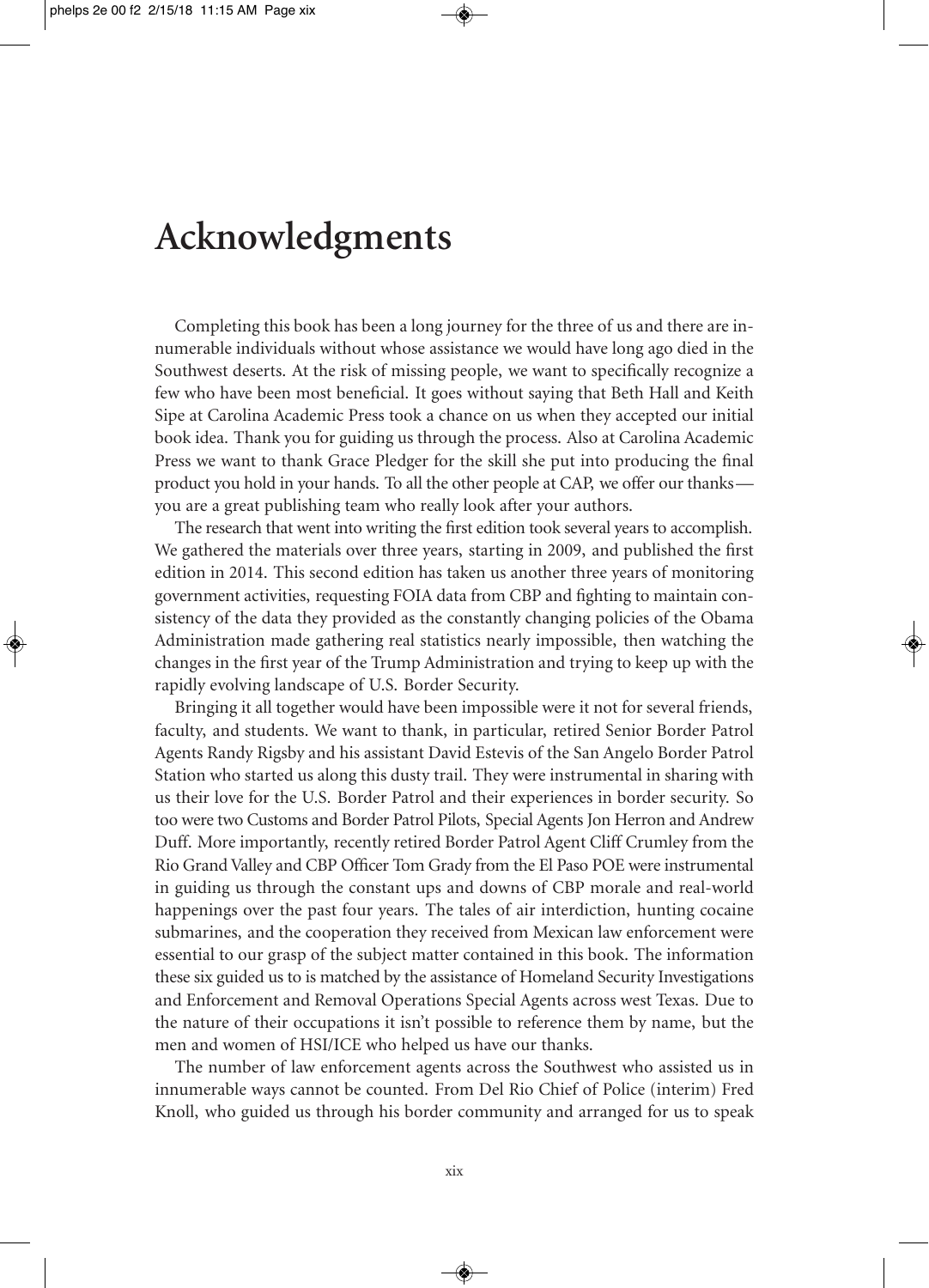#### xx ACKNOWLEDGMENTS

at length with his senior officers about cross-border crime, to the individual Border Patrol Agents sitting at remote border sites who took the time to answer our questions, we owe you our thanks. To the residents of the border communities around the United States who offered their insight into local issues we also owe a debt of gratitude. We also need to thank the director and staff of the Border Patrol Museum in El Paso, Texas, for their long hours in helping us put together rare photos that are included in this work. Additional thanks go to Thom Phelps for his rendering of the Maginot and Siegfried Lines and to Christy Anzelmo for her reproduction of innumerable graphs and charts from UNODC and DOJ data in a quality adequate for printing.

Most importantly of all, we owe a huge thanks to our students. Your questions, and your answers to our questions, made this book possible. We hope that future students across the country learn much from your contributive efforts to this project.

There are a number of places in this text where we cite information from law enforcement professionals who currently work in the field—putting their lives on the line defending the borders of our country. Due to the nature of the material provided, we have consolidated their materials into generalizations and identified the authors as anonymous to protect their employment with various agencies. You took the biggest step in helping us with this effort and we owe you a great debt. Perhaps a day will come when we can publically acknowledge your assistance. Until then—you will have to settle for a beer when we occasionally meet.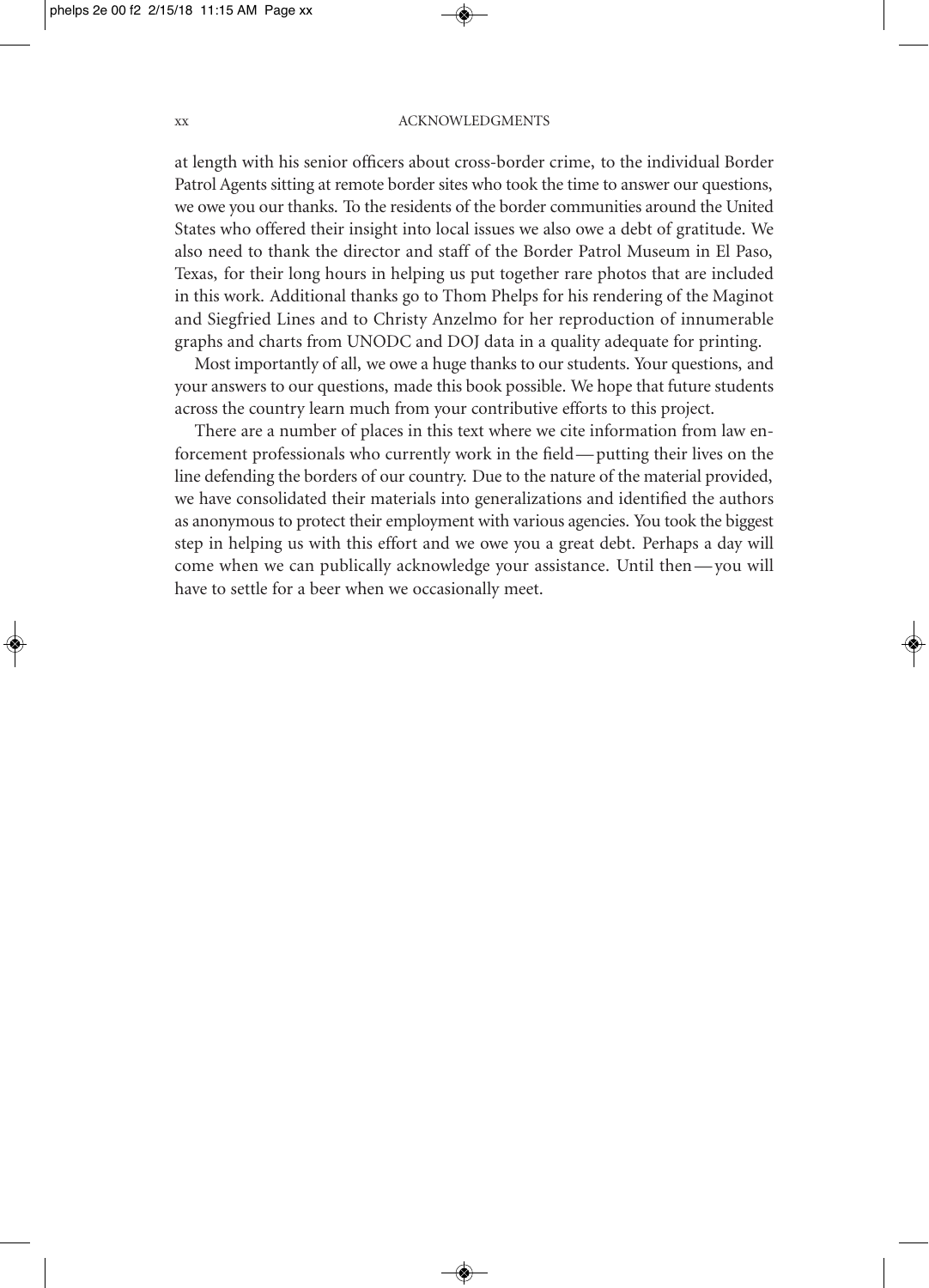### **Author Biographies**

*James Phelps* is semi-retired professor teaching Homeland Security, Emergency Management, Cybersecurity and Cyber Conflict, Security Studies, GIS, WMD, Strategy and Critical Thinking for a number of online universities at the graduate (and sometimes undergraduate) level. He earned his B.A. in History from the University of Southern Colorado (2003), an M.A. in History from Sam Houston State University (2005), and remained there for his doctorate in Criminal Justice (2008). A retired U.S. Navy Senior Chief Machinist's Mate—submarines, he served the United States for over 21 years in the Navy Nuclear Power program, including 7 years holding both enlisted and commissioned status as a Limited Duty Officer. His military duty included serving on three nuclear powered submarines, two surface ships, and a SEAL Team. The undergraduate and graduate programs he developed in Homeland and Border Security for Angelo State have been recognized as some of the very best in the nation. He has developed Master's Degrees in Diplomacy and in Security Studies, and a Ph.D. in Security and Strategic Studies for a university in Dubai, where he taught in the 2016–2017 academic year. Among other books, his text, *What Happened to the Iraqi Police: Applying Lessons in Police Democratization Efforts in West Germany and Japan* (2010), also published by Carolina Academic Press, has proven to be prophetic in post-U.S. Iraq.

*Jeff Dailey* is an Associate Professor in the Department of Security Studies and Criminal Justice at Angelo State University. He teaches graduate courses in the Intelligence, Security Studies, and Analysis program. He also teaches in ASU's Homeland Security program. He has a background working in military intelligence, primarily SIGINT, with Army and Air Force intelligence groups, both CONUS and overseas. His Ph.D. is in Criminal Justice from Sam Houston State University in Huntsville, TX (2002). He earned his M.S. in Criminal Justice (1994) from Eastern Kentucky University. He also attended Florida Atlantic University where he earned his B.A.S. in Computer Systems and a B.S. in Physics. He has co-authored books on Texas Probation, Border Security, and the Sexual Abuse of Female Inmates and authored several book chapters.

*Monica Koenigsberg* is an Associate Professor of Criminal Justice in the Department of Security Studies and Criminal Justice (DSSCJ) at Angelo State University in San Angelo, Texas. Earning a B.S. in Administration of Justice from Wichita State University (1990), an M.C.J. (Criminal Justice) from the Graduate School of Public Affairs at the University of Colorado at Denver (1998), and a Ph.D. in Criminal Justice from Sam Houston State University (2008). She is a former commissioned police officer (Kansas) and a former prison officer (Colorado Peace Officer). Dr. Koenigsberg par-